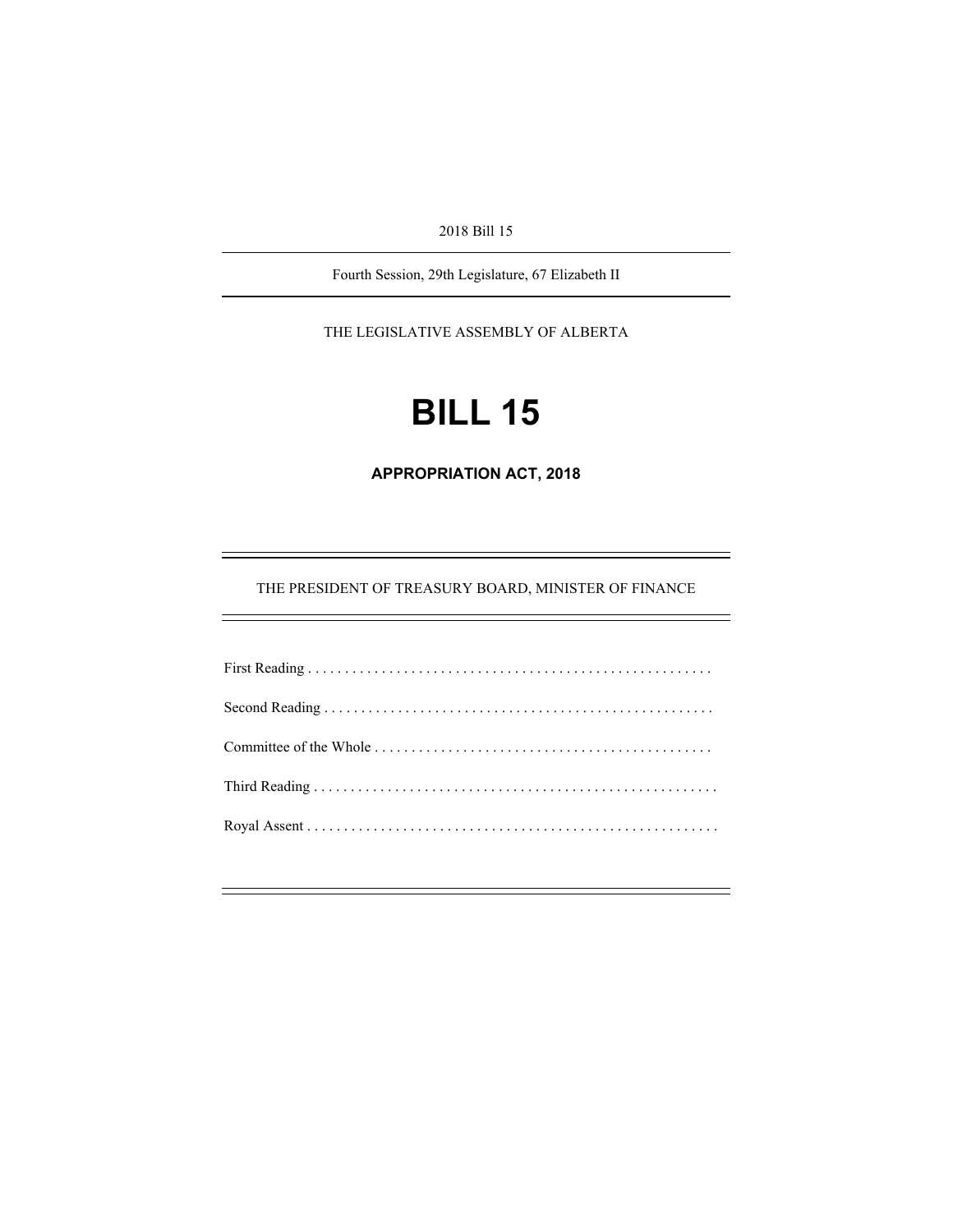*Bill 15* 

## **BILL 15**

2018

## **APPROPRIATION ACT, 2018**

*(Assented to , 2018)* 

MOST GRACIOUS SOVEREIGN:

#### **Preamble**

WHEREAS it appears by Messages from Her Honour Lois Mitchell, Lieutenant Governor of the Province of Alberta, and the Estimates accompanying the Messages, that the sums hereinafter mentioned are required to defray certain charges and expenses of the Legislative Assembly and the Public Service of Alberta not otherwise provided for during the fiscal year ending March 31, 2019 and for other purposes relating thereto:

MAY IT THEREFORE PLEASE YOUR MAJESTY that it be enacted and be it enacted by the Queen's Most Excellent Majesty, by and with the advice and consent of the Legislative Assembly of Alberta, as follows:

#### **Legislative Assembly**

**1** From the General Revenue Fund, there may be paid and applied a sum of \$164 494 000 towards defraying the several charges and expenses of the Legislative Assembly for the fiscal year ending March 31, 2019, as shown in the Schedule, including the amount of \$29 420 000 voted by section 1 of the *Appropriation (Interim Supply) Act, 2018*.

#### **Expense**

**2** From the General Revenue Fund, there may be paid and applied a sum of \$41 886 335 000 towards defraying the several charges and expenses of the Public Service classed as expense for the fiscal year ending March 31, 2019, as shown in the Schedule, including the amount of \$7 717 478 000 voted by section 2 of the *Appropriation (Interim Supply) Act*, 2018.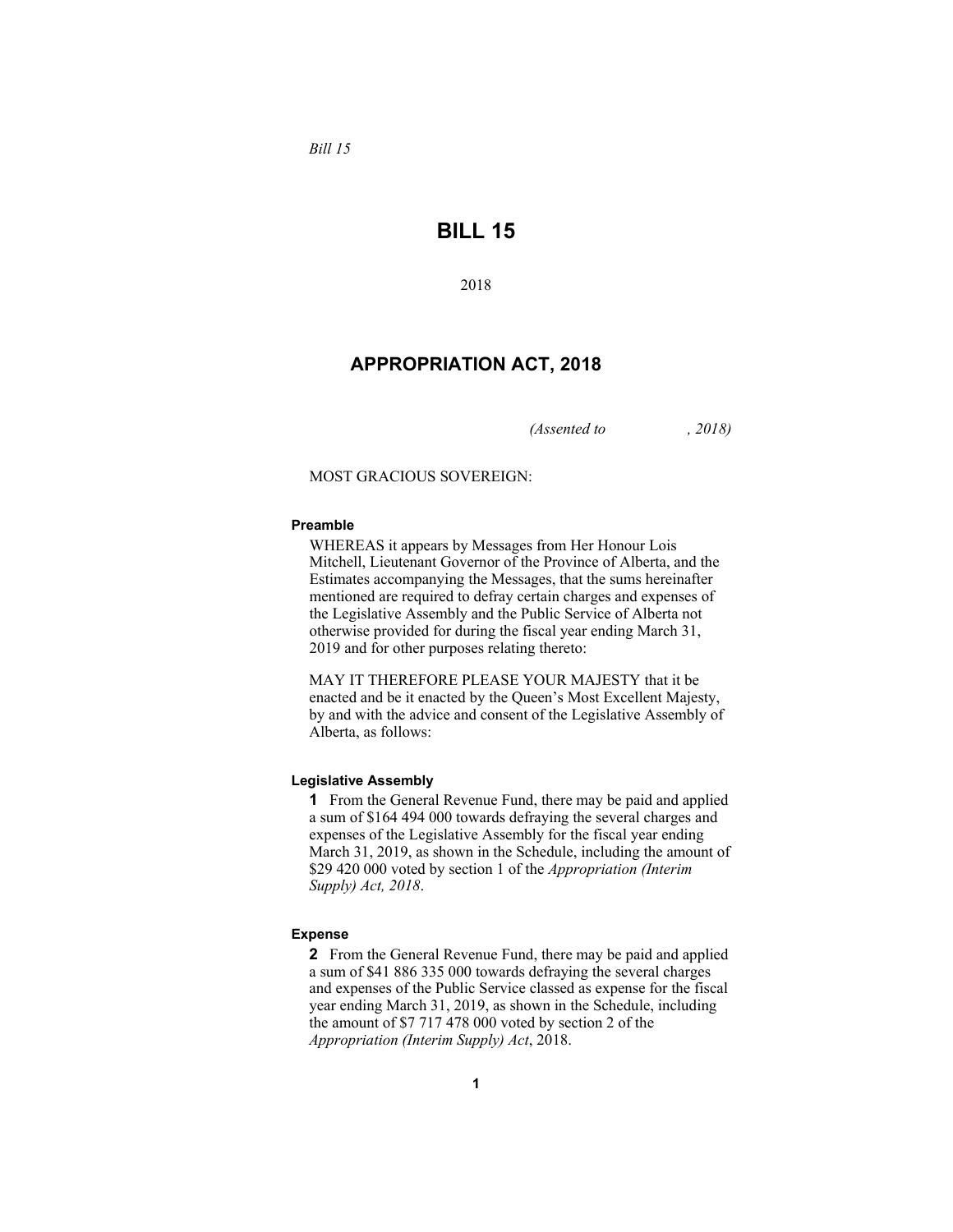#### **Capital Investment**

**3** From the General Revenue Fund, there may be paid and applied a sum of \$3 588 604 000 towards defraying the several charges and expenses of the Public Service classed as capital investment for the fiscal year ending March 31, 2019, as shown in the Schedule, including the amount of \$559 244 000 voted by section 3 of the *Appropriation (Interim Supply) Act, 2018*.

#### **Financial Transactions**

**4** From the General Revenue Fund, there may be paid and applied a sum of \$1 148 631 000 towards defraying the several charges and expenses of the Public Service classed as financial transactions for the fiscal year ending March 31, 2019, as shown in the Schedule, including the amount of \$160 211 000 voted by section 4 of the *Appropriation (Interim Supply) Act, 2018*.

#### **Lottery Fund Transfer**

**5(1)** From the Lottery Fund, the sum of \$1 439 443 000 may be transferred to the General Revenue Fund as Lottery Fund transfer for the fiscal year ending March 31, 2019, including the amount of \$239 907 000 voted by section 5 of the *Appropriation (Interim Supply) Act, 2018*.

**(2)** The net balance of the Lottery Fund at the end of the 2018-19 fiscal year shall be transferred into the General Revenue Fund.

#### **Transfers**

**6(1)** A Minister may, with the approval of the Treasury Board, transfer an amount

- (a) from the Expense vote administered by that Minister to either the Capital Investment vote or the Financial Transactions vote administered by that Minister,
- (b) from the Capital Investment vote administered by that Minister to either the Expense vote or the Financial Transactions vote administered by that Minister, or
- (c) from the Financial Transactions vote administered by that Minister to either the Expense vote or the Capital Investment vote administered by that Minister.

**(2)** No vote administered by a Minister may be increased under subsection (1) by more than \$5 000 000.

**(3)** The Minister of Environment and Parks may, for the purpose described in subsection (4), transfer an amount, not to exceed \$28 395 000, from the Expense vote administered by that Minister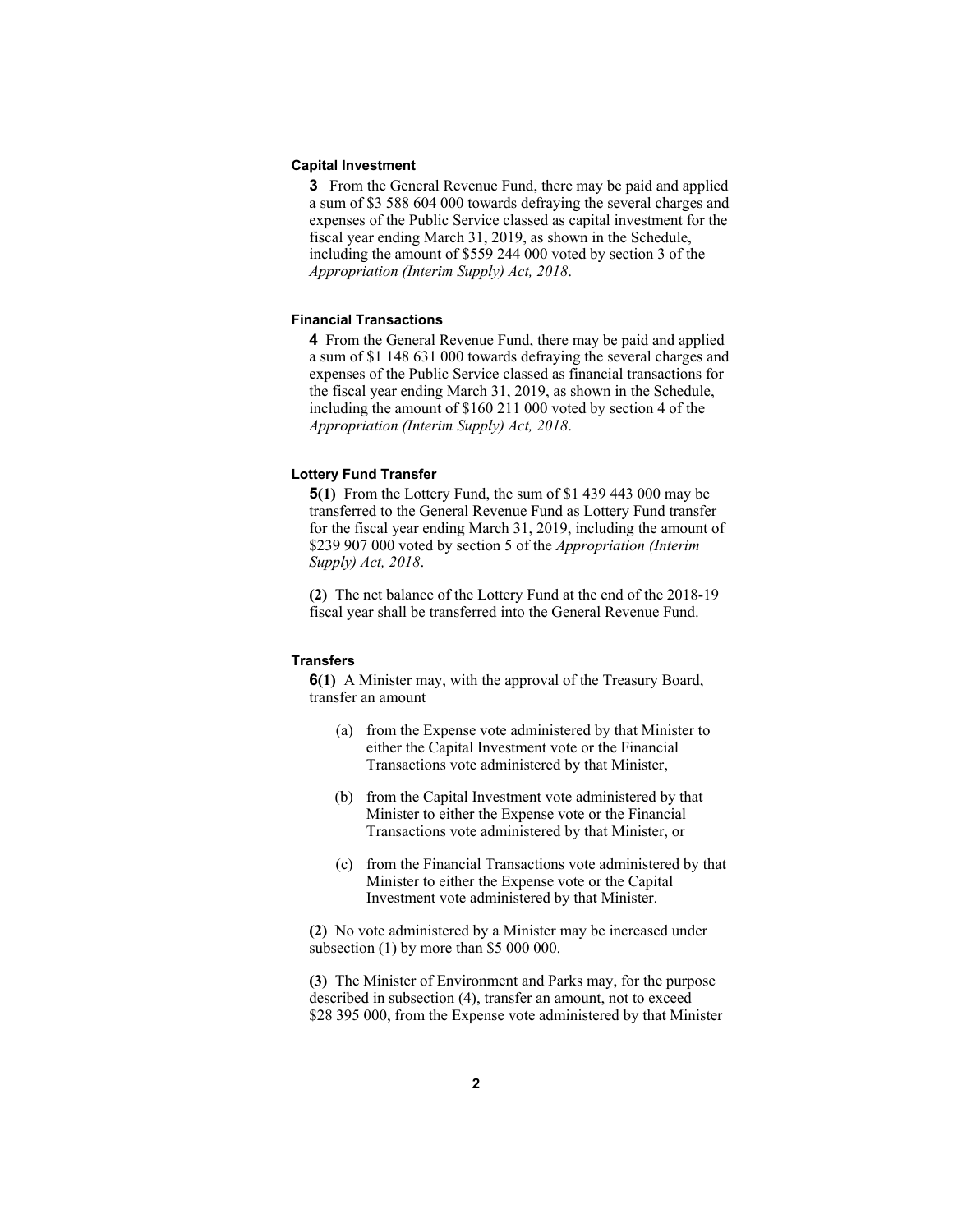- (a) to the Expense vote administered by any other Minister, or
- (b) to the Capital Investment vote administered by any other Minister.

**(4)** An amount transferred under subsection (3) shall be used only for an emergent climate leadership purpose, as identified by the Minister of Environment and Parks and as approved by Treasury Board.

#### **Accountability**

**7** The due application of all money expended under this Act shall be accounted for.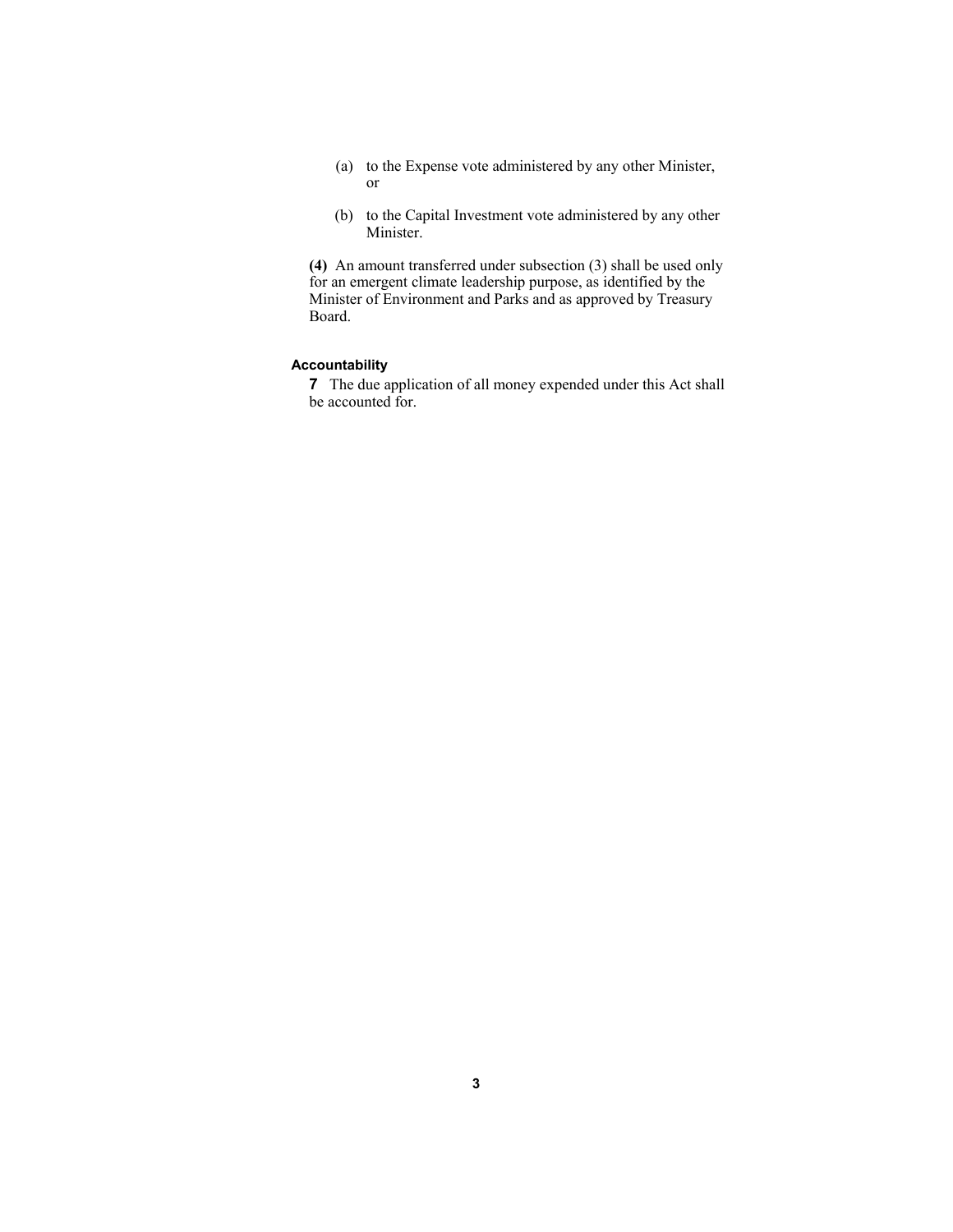## **Schedule**

Votes

### **LEGISLATIVE ASSEMBLY**

| <b>SUPPORT TO THE LEGISLATIVE</b>                                     |                                    |
|-----------------------------------------------------------------------|------------------------------------|
| ASSEMBLY                                                              | \$<br>67 639 000                   |
| OFFICE OF THE AUDITOR GENERAL                                         | \$<br>27 834 000                   |
| OFFICE OF THE OMBUDSMAN                                               | \$<br>4 291 000                    |
| OFFICE OF THE CHIEF<br><b>ELECTORAL OFFICER</b>                       | \$<br>38 949 000                   |
| <b>OFFICE OF THE ETHICS</b><br><b>COMMISSIONER</b>                    | \$<br>970 000                      |
| OFFICE OF THE INFORMATION AND<br>PRIVACY COMMISSIONER                 | \$<br>6 916 000                    |
| OFFICE OF THE CHILD AND<br>YOUTH ADVOCATE                             | \$<br>15 425 000                   |
| OFFICE OF THE PUBLIC INTEREST<br><b>COMMISSIONER</b>                  | \$<br>1 149 000                    |
| OFFICE OF THE ELECTION<br><b>COMMISSIONER</b>                         | \$<br>1 321 000                    |
| Amount to be voted under section 1                                    | \$<br>164 494 000                  |
| <b>GOVERNMENT</b>                                                     |                                    |
| <b>ADVANCED EDUCATION</b><br>Expense<br>Capital Investment            | \$<br>2 810 299 000<br>298 366 000 |
| <b>Financial Transactions</b>                                         | 669 500 000                        |
| <b>AGRICULTURE AND</b><br><b>FORESTRY</b>                             |                                    |
| Expense                                                               | \$<br>773 547 000<br>14 705 000    |
| Capital Investment                                                    |                                    |
| <b>Financial Transactions</b>                                         | 1 310 000                          |
| <b>CHILDREN'S SERVICES</b><br>Expense                                 | \$<br>1 348 552 000                |
| <b>COMMUNITY AND SOCIAL SERVICES</b><br>Expense<br>Capital Investment | \$<br>3 713 582 000<br>547 000     |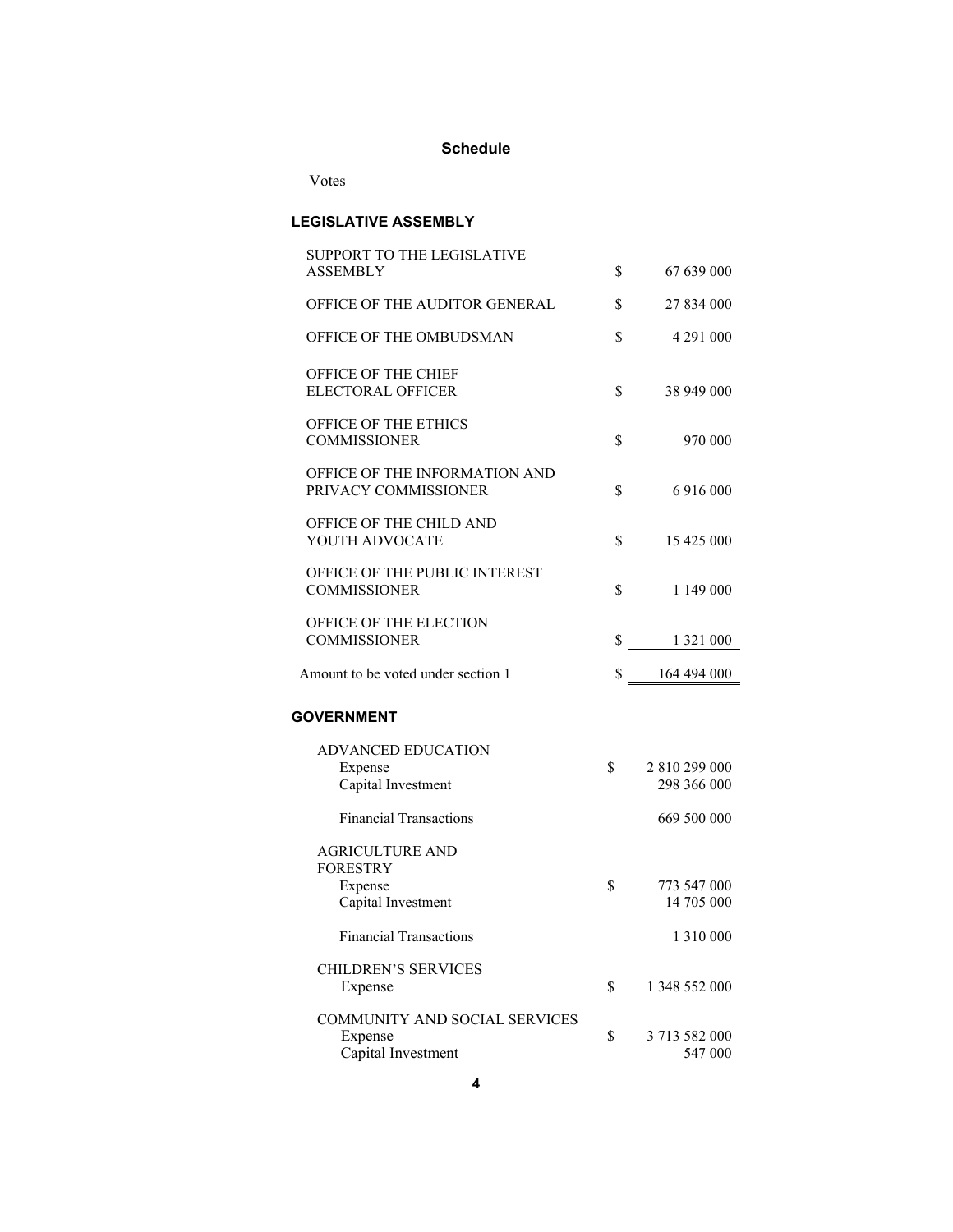| <b>CULTURE AND TOURISM</b>    |    |                |
|-------------------------------|----|----------------|
| Expense                       | \$ | 360 713 000    |
| Capital Investment            |    | 2 041 000      |
|                               |    |                |
| <b>Financial Transactions</b> |    | 909 000        |
| <b>ECONOMIC DEVELOPMENT</b>   |    |                |
| <b>AND TRADE</b>              |    |                |
|                               |    |                |
| Expense                       | S  | 356 009 000    |
| Capital Investment            |    | 2 615 000      |
|                               |    |                |
| <b>EDUCATION</b>              |    |                |
| Expense                       | \$ | 4 822 460 000  |
| Capital Investment            |    | 116 345 000    |
|                               |    |                |
| <b>Financial Transactions</b> |    | 15 034 000     |
| ENERGY                        |    |                |
|                               |    |                |
| Expense                       | \$ | 262 029 000    |
| Capital Investment            |    | 899 000        |
|                               |    |                |
| <b>Financial Transactions</b> |    | 67 063 000     |
| <b>ENVIRONMENT AND PARKS</b>  |    |                |
|                               |    |                |
| Expense                       | \$ | 751 430 000    |
| Capital Investment            |    | 63 394 000     |
| <b>Financial Transactions</b> |    | 100 000        |
|                               |    |                |
| <b>EXECUTIVE COUNCIL</b>      |    |                |
| Expense                       | \$ | 18 642 000     |
|                               |    |                |
| <b>HEALTH</b>                 |    |                |
| Expense                       | \$ | 20 696 101 000 |
| Capital Investment            |    | 191 447 000    |
|                               |    |                |
| <b>Financial Transactions</b> |    | 74 200 000     |
|                               |    |                |
| <b>INDIGENOUS RELATIONS</b>   |    |                |
| Expense                       | \$ | 243 478 000    |
| Capital Investment            |    | 25 000         |
|                               |    |                |
| <b>INFRASTRUCTURE</b>         |    |                |
| Expense                       | \$ | 547 902 000    |
| Capital Investment            |    | 1 494 970 000  |
|                               |    |                |
| <b>Financial Transactions</b> |    | 40 496 000     |
|                               |    |                |
| <b>JUSTICE AND</b>            |    |                |
| <b>SOLICITOR GENERAL</b>      |    |                |
| Expense                       | \$ | 1 391 988 000  |
| Capital Investment            |    | 9 9 3 2 0 0 0  |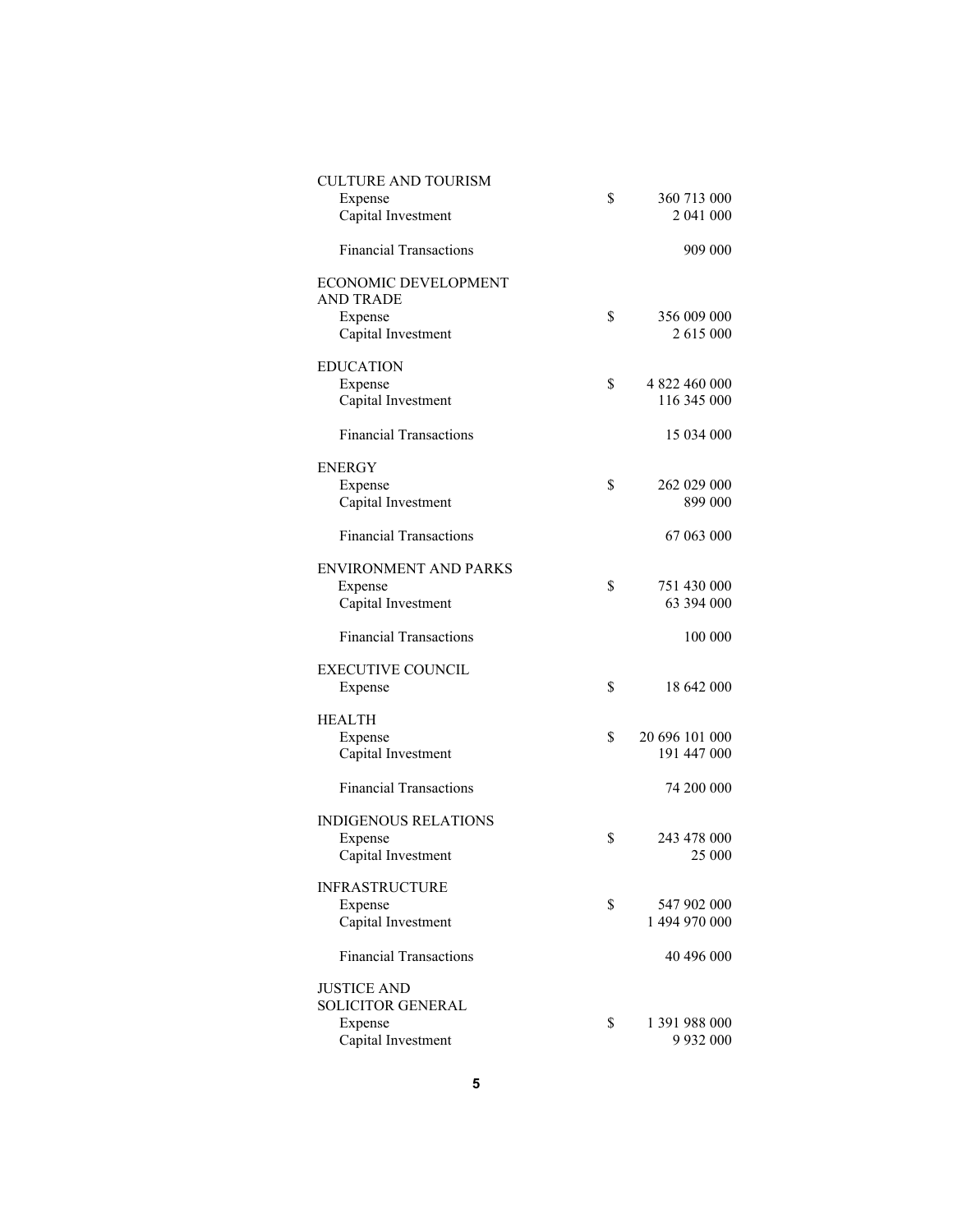| <b>LABOUR</b>                                    |                      |
|--------------------------------------------------|----------------------|
| Expense                                          | \$<br>230 030 000    |
| Capital Investment                               | 1 900 000            |
| MUNICIPAL AFFAIRS                                |                      |
| Expense                                          | \$<br>1 116 499 000  |
| Capital Investment                               | 5 911 000            |
|                                                  |                      |
| <b>Financial Transactions</b>                    | 148 595 000          |
| <b>SENIORS AND HOUSING</b>                       |                      |
| Expense                                          | \$<br>554 698 000    |
| Capital Investment                               | 182 947 000          |
| <b>Financial Transactions</b>                    | 19 700 000           |
| <b>SERVICE ALBERTA</b>                           |                      |
| Expense                                          | \$<br>468 697 000    |
| Capital Investment                               | 101 132 000          |
|                                                  |                      |
| <b>Financial Transactions</b>                    | 10 150 000           |
| STATUS OF WOMEN                                  |                      |
| Expense                                          | \$<br>6 830 000      |
| Capital Investment                               | 50 000               |
| <b>TRANSPORTATION</b>                            |                      |
|                                                  | \$<br>1 210 896 000  |
| Expense                                          | 1 099 105 000        |
| Capital Investment                               |                      |
| <b>Financial Transactions</b>                    | 97 957 000           |
| <b>TREASURY BOARD</b>                            |                      |
| <b>AND FINANCE</b>                               |                      |
| Expense                                          | \$<br>201 953 000    |
| Capital Investment                               | 2 273 000            |
|                                                  |                      |
| <b>Financial Transactions</b>                    | 3 617 000            |
| Expense amounts to be voted under section 2      | \$<br>41 886 335 000 |
|                                                  |                      |
| Capital Investment amounts to be voted under     |                      |
| section 3                                        | \$<br>3 588 604 000  |
|                                                  |                      |
| Financial Transactions amounts to be voted under |                      |
| section 4                                        | \$<br>1 148 631 000  |